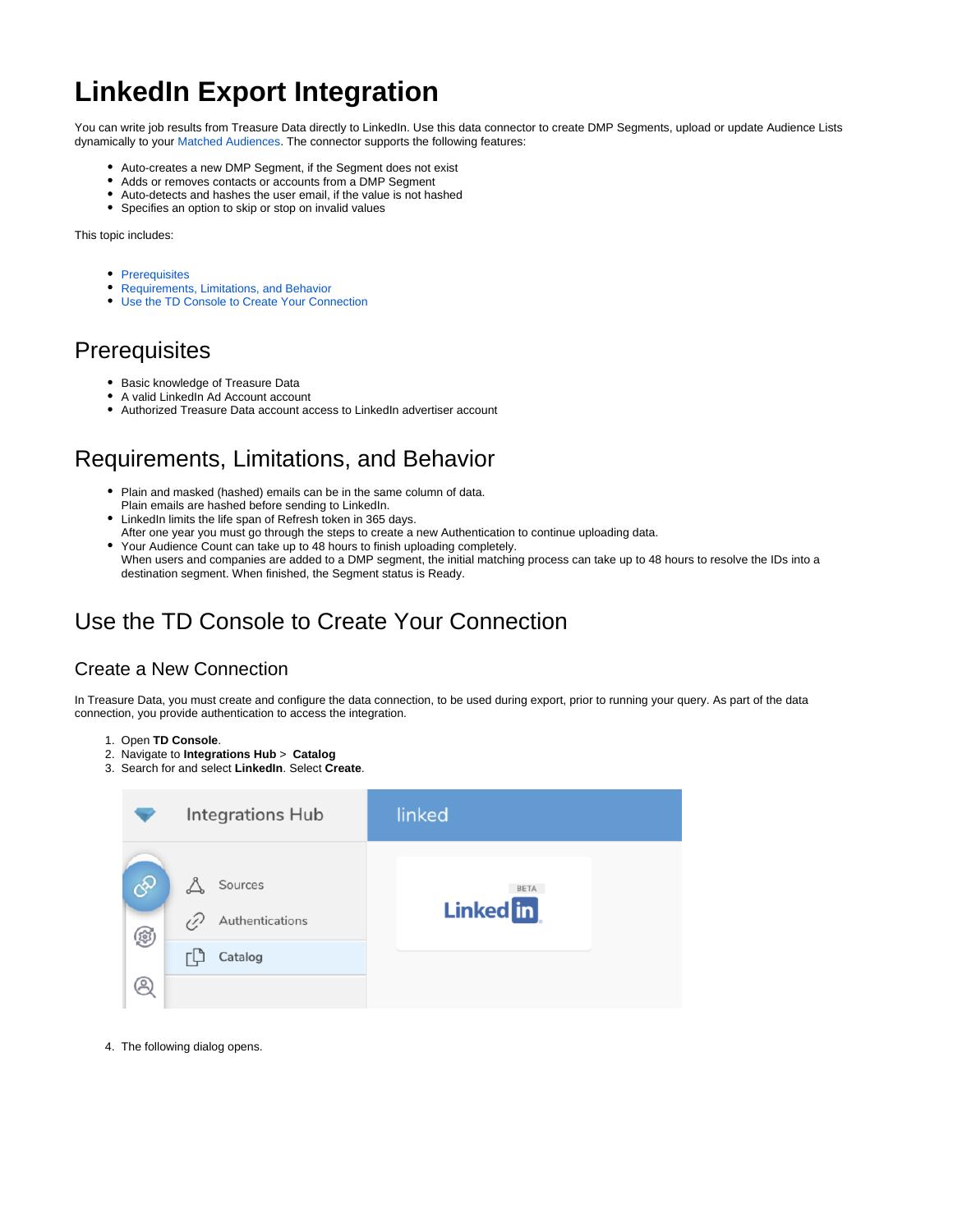| <b>New Authentication</b><br>Linkedin |                                     |                        |
|---------------------------------------|-------------------------------------|------------------------|
| 1 Credentials > 2 Details             |                                     |                        |
| OAuth connection:                     |                                     | $\checkmark$           |
|                                       | Click here to connect a new account |                        |
|                                       |                                     |                        |
|                                       |                                     |                        |
|                                       |                                     |                        |
|                                       |                                     | Continue<br>Learn more |

- 5. Select **Click here to connect to a new account**. You are redirected to LinkedIn to log in, if you haven't login yet, or to the consent page to grant access to Treasure Data.
- 6. You will be redirected back to TD console. Repeat the first step (Create a new connection) and choose your new OAuth connection.

| <b>New Authentication</b><br>Linkedin |              |
|---------------------------------------|--------------|
| 1 Credentials > 2 Details             |              |
| OAuth connection                      |              |
| $(2019 - 12 - 07)$<br>Oscar           | $\checkmark$ |
| Click here to connect a new account   |              |
|                                       |              |
|                                       |              |
|                                       |              |
|                                       |              |
| Learn more                            | Continue     |

7. Select **Continue** and name your new LinkedIn connection.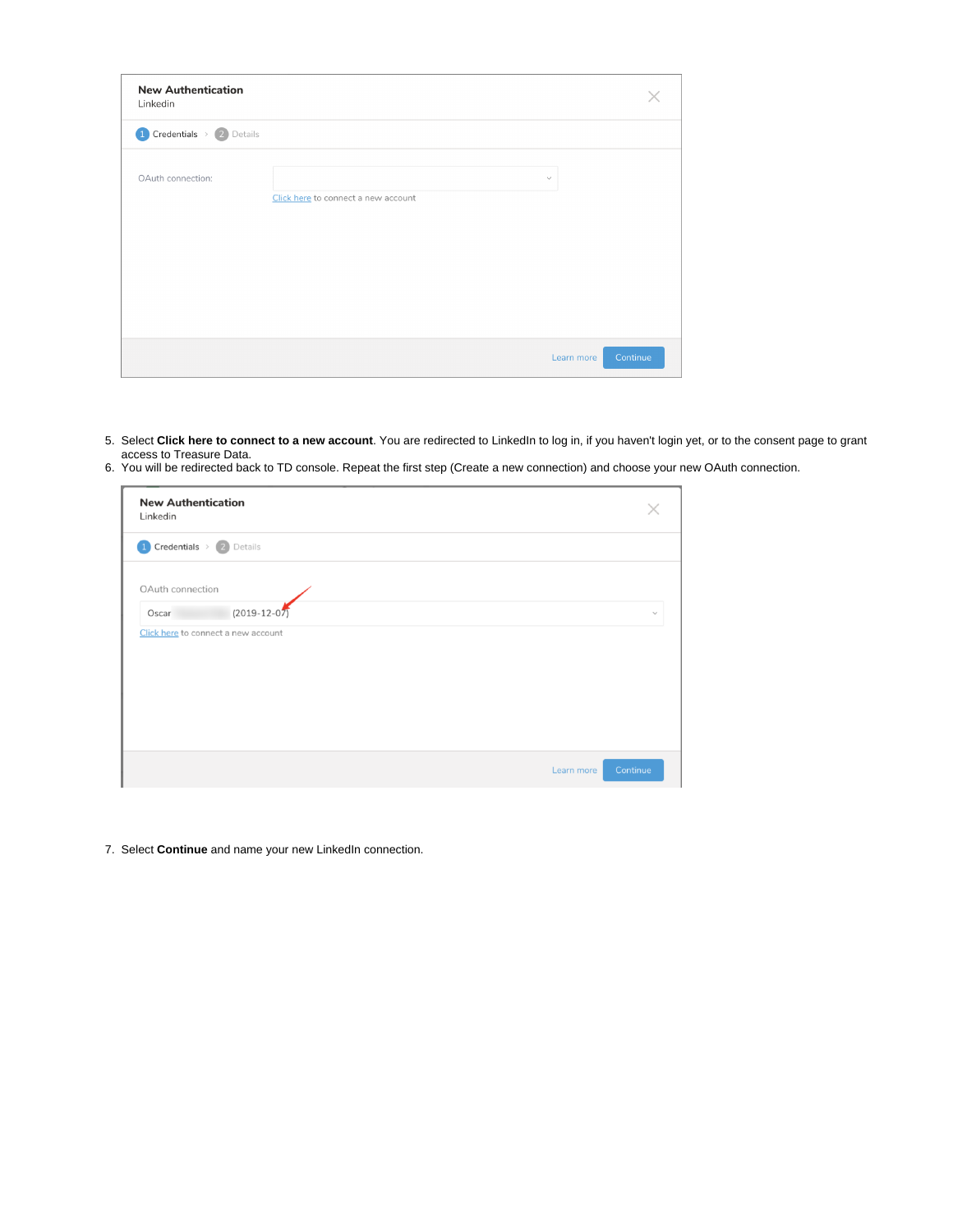| <b>New Authentication</b><br>linkedin_0812  |      |
|---------------------------------------------|------|
| $\bigcirc$ Credentials > $\bigcirc$ Details |      |
| Name                                        |      |
| linkedin_0812                               |      |
| Share with others                           |      |
|                                             |      |
|                                             |      |
|                                             |      |
|                                             |      |
| <b>Back</b>                                 | Done |

8. Select **Done.**

## Configure Export Results in Your Data Connection

In this step, you create or reuse a query. In the query, you configure the data connection. Sometimes, you need to define the column mapping in the query.

#### **Configure the Connection by Specifying the Parameters**

- 1. Open the TD Console.
- 2. Navigate to **Data Workbench** > **Queries**.
- 3. Select the query that you plan to use to export data.
- 4. Select **Export Results** located at top of your query editor. The Choose Integration dialog opens.
- You have two options when selecting a connection to use to export the results, using an existing connection or creating a new one.

#### **Use an Existing Connection**

- 1. Type the connection name in the search box to filter.
- 2. Select your connection.
- 3. The Export Results dialog opens.

| <b>Export Results</b>                     |                          |              |
|-------------------------------------------|--------------------------|--------------|
| Integration: linkedin_1208                |                          |              |
| Ad Account ID:                            |                          |              |
| Audience Type:                            | Contact List             | $\checkmark$ |
| Segment Name:                             | Unique name for Segment. |              |
| <b>Segment Description</b><br>(Optional): |                          |              |
| DMP Segment Mode:                         | Add                      | $\checkmark$ |
|                                           | Ignore Invalid Records   |              |
| <b>Back</b>                               |                          | Done         |

- 4. Enter your Ad Account ID.
- 5. Select **Done**.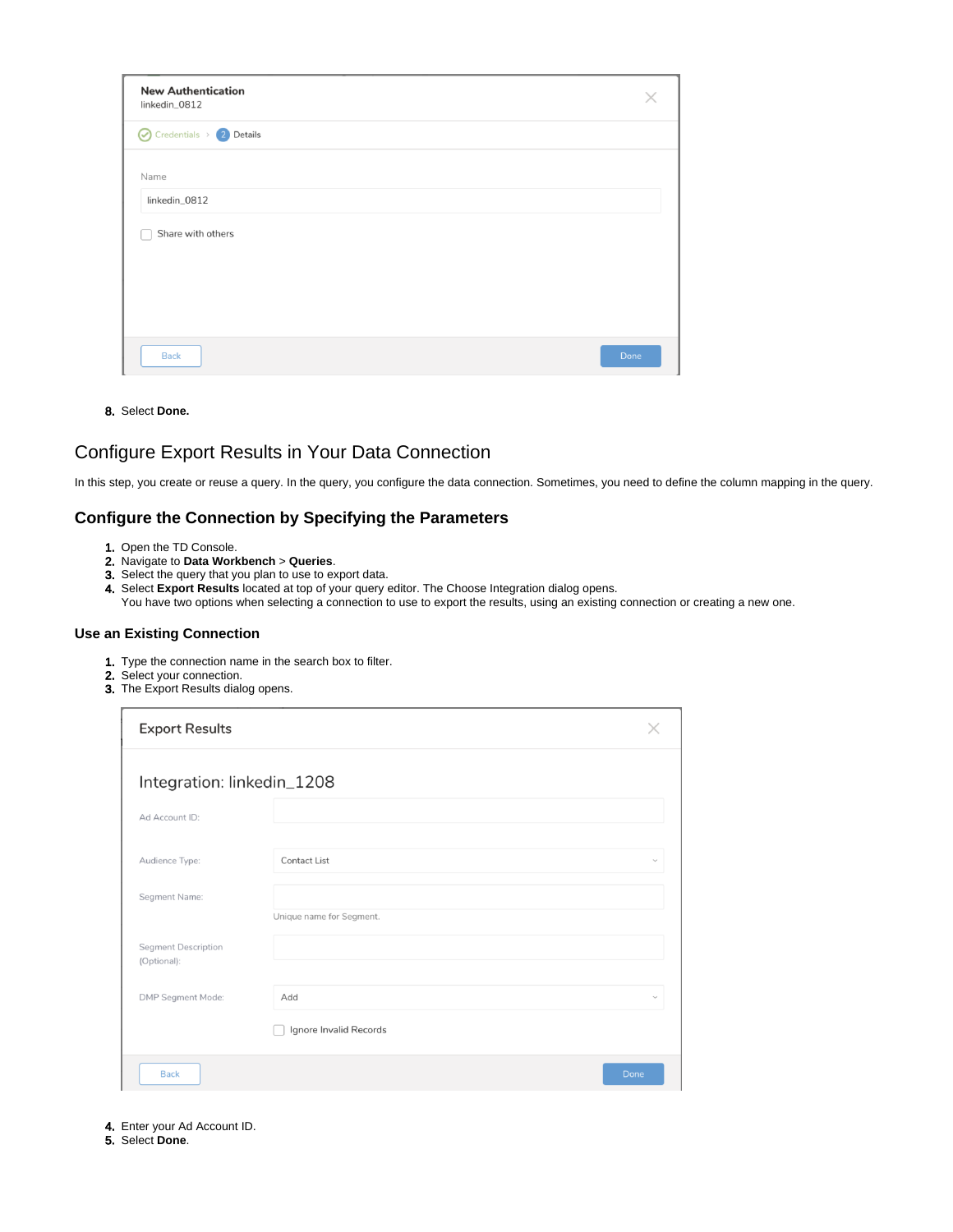#### **Create a New LinkedIn Connection**

- 1. Select **New Integration** and select LinkedIn from **Type** dropdown.
- 2. The Create Integration dialog opens.

| Create Integration                                                                  |                          |
|-------------------------------------------------------------------------------------|--------------------------|
| Type                                                                                |                          |
| Linkedin                                                                            | $\checkmark$             |
| Integrations that require OAuth authentication need to be created from the Catalog. |                          |
| <b>Back</b>                                                                         | <b>Save And Continue</b> |

- 3. Select the **Catalog** link to go to the Catalog page.
- 4. Complete the steps described previously in "Create a new connection", including the creation of an OAuth connection.
- 5. Enter the required credentials for your new LinkedIn connection.

#### **Complete the Export Results**

Set the following parameters and select **Done**.

| <b>Parameters</b>                             | <b>Description</b>                                                                                                                                                                                                                              |
|-----------------------------------------------|-------------------------------------------------------------------------------------------------------------------------------------------------------------------------------------------------------------------------------------------------|
| Ad Account ID (r<br>equired)                  | Your Ad Account ID                                                                                                                                                                                                                              |
| <b>Audience Type</b>                          | Contact List (Users) or Account List (Companies)                                                                                                                                                                                                |
| Segment Name (<br>required)                   | DMP Segment name                                                                                                                                                                                                                                |
| Segment<br><b>Description</b> (opti)<br>onal) | DMP Segment description                                                                                                                                                                                                                         |
| <b>DMP Segment</b><br>Mode                    | Add or Remove. If mode = Add and Segment Name does not exist, a DMP with the provided name will be created.                                                                                                                                     |
| Ignore Invalid<br><b>Records</b>              | Option to ignore invalid rows and to continue importing others. Invalid rows are listed in the job log. If this option is not selected (by<br>default), jobs terminate when an invalid record is encountered and uploaded data is not reverted. |

## Column Name for the Query

The LinkedIn data connector understands and interprets the following columns and data types. You must modify alias column names to match with the following specified columns.

If a column does not have a value, the job fails.⊕

| <b>Column</b><br>name | Type   | Required | <b>Note</b>                                                                                           | <b>Description</b>                                                                                                             |
|-----------------------|--------|----------|-------------------------------------------------------------------------------------------------------|--------------------------------------------------------------------------------------------------------------------------------|
| email                 | string | optional | Applicable for Contact List (Users)                                                                   | User's emails, SHA256 hashed emails or SHA512 hashed emails. User's<br>email will be SHA256 hashed before sending to LinkedIn. |
|                       |        |          | An input request will be validated and it will fail<br>if the following validation rules are not met: |                                                                                                                                |